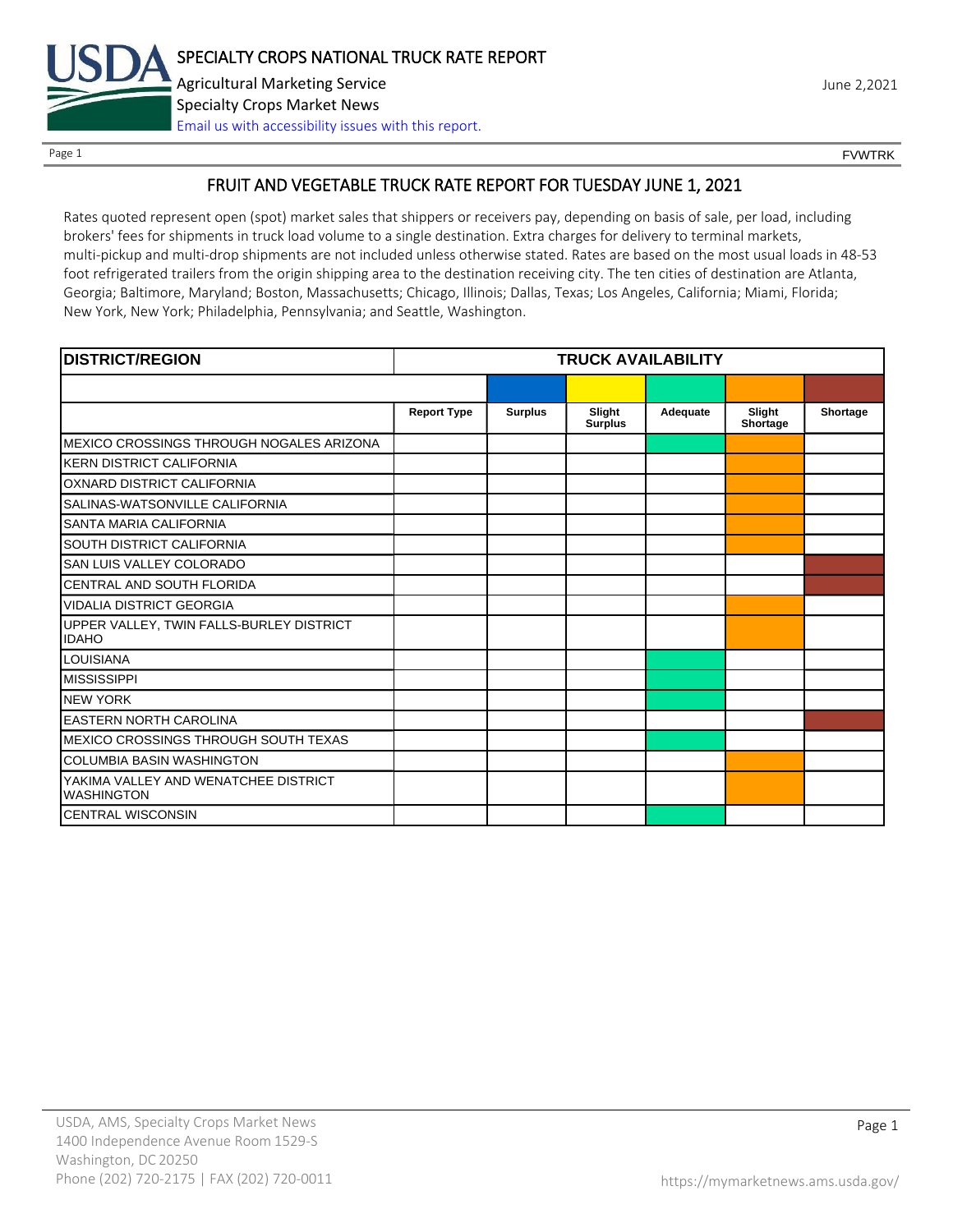

## PRICES FOR TUESDAY JUNE 1, 2021

In areas where rates are based on package rates, per-load rates were derived by multiplying the package rate by the number of packages in the most usual load in a 48-53 foot trailer.

## PERCENTAGE OF CHANGE FROM TUESDAY MAY 25, 2021 SHOWN IN ()

#### MEXICO CROSSINGS THROUGH NOGALES ARIZONA

## --CUCUMBERS, EGGPLANT, GRAPES, HONEYDEWS, MANGOES, PEPPERS, BELL TYPE, PEPPERS, OTHER, SQUASH, TOMATOES, TOMATOES, GRAPE TYPE, TOMATOES, PLUM TYPE AND WATERMELONS

|              |                 | RANGE       | <b>MOSTLY</b> |         |
|--------------|-----------------|-------------|---------------|---------|
| Atlanta      | Slight Shortage | 6400-7800   | 6800-7200     | $(-1)$  |
| Baltimore    | Slight Shortage | 8900-10300  | 9100-9500     | $(-2)$  |
| Boston       | Slight Shortage | 10500-12000 | 10700-11200   | $(-3)$  |
| Chicago      | Slight Shortage | 6000-7000   | 6400-6600     | $(-1)$  |
| Dallas       | Slight Shortage | 4500-5500   | 4700-4900     | $(-2)$  |
| Los Angeles  | Adequate        | 1500-2400   | 1700-1900     | $(-40)$ |
| Miami        | Slight Shortage | 8000-9500   | 8300-8700     | $(-2)$  |
| New York     | Slight Shortage | 9700-11300  | 10000-10300   | (0)     |
| Philadelphia | Slight Shortage | 9400-10900  | 9700-10000    | (0)     |

KERN DISTRICT CALIFORNIA

#### --CARROTS

|              |                 | RANGE       | <b>MOSTLY</b> |        |
|--------------|-----------------|-------------|---------------|--------|
| Atlanta      | Slight Shortage | 8800-10000  |               | $(+1)$ |
| Baltimore    | Slight Shortage | 10300-11400 |               | $(+1)$ |
| Boston       | Slight Shortage | 11300-12400 |               | $(+1)$ |
| Chicago      | Slight Shortage | 7700-8800   |               | $(+1)$ |
| Dallas       | Slight Shortage | 6100-7300   |               | $(+2)$ |
| Miami        | Slight Shortage | 10700-11900 |               | $(+1)$ |
| New York     | Slight Shortage | 10700-12000 |               | $(+1)$ |
| Philadelphia | Slight Shortage | 10300-11400 |               | $(+1)$ |
|              |                 |             |               |        |

#### OXNARD DISTRICT CALIFORNIA

## --GREENS, KALE , LETTUCE, ROMAINE, CABBAGE, CELERY, CILANTRO, PARSLEY AND STRAWBERRIES

|           |                 | RANGE       | <b>MOSTLY</b> |        |
|-----------|-----------------|-------------|---------------|--------|
| Atlanta   | Slight Shortage | 8700-9900   |               | $(+1)$ |
| Baltimore | Slight Shortage | 10200-11300 |               | $(+1)$ |
| Boston    | Slight Shortage | 11200-12300 |               | $(+1)$ |
| Chicago   | Slight Shortage | 7600-8700   |               | $(+1)$ |

USDA, AMS, Specialty Crops Market News **Page 2** 1400 Independence Avenue Room 1529-S Washington, DC 20250 Phone (202) 720-2175 | FAX (202) 720-0011 <https://mymarketnews.ams.usda.gov/>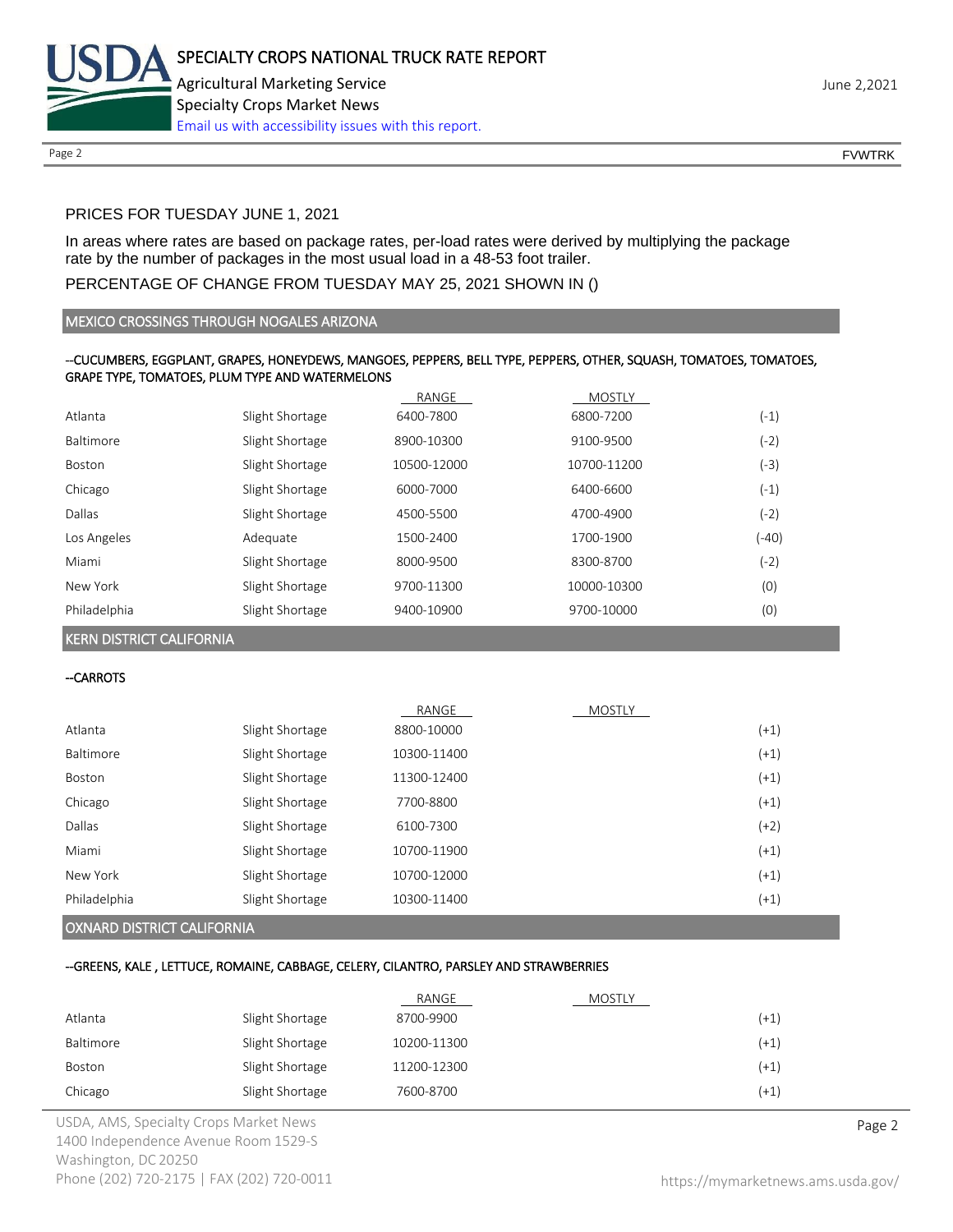

Agricultural Marketing Service **Agricultural Marketing Service** Agricultural Marketing Service Specialty Crops Market News

[Email us with accessibility issues with this report.](mailto:mars@ams.usda.gov?subject=508%20Inquiry/Report)

| Page 3        |                 |             | <b>FVWTRK</b> |
|---------------|-----------------|-------------|---------------|
| <b>Dallas</b> | Slight Shortage | 6000-7200   | $(+2)$        |
| Miami         | Slight Shortage | 10600-11800 | $(+1)$        |
| New York      | Slight Shortage | 10600-11900 | $(+1)$        |
| Philadelphia  | Slight Shortage | 10200-11300 | $(+1)$        |
|               |                 |             |               |

## SALINAS-WATSONVILLE CALIFORNIA

### --BROCCOLI, CAULIFLOWER, LETTUCE, BOSTON, LETTUCE, GREEN LEAF, LETTUCE, ICEBERG, LETTUCE, RED LEAF AND LETTUCE, ROMAINE

|              |                 | RANGE       | <b>MOSTLY</b> |        |
|--------------|-----------------|-------------|---------------|--------|
| Atlanta      | Slight Shortage | 9000-10200  |               | $(+1)$ |
| Baltimore    | Slight Shortage | 10700-11600 |               | $(+1)$ |
| Boston       | Slight Shortage | 11500-12600 |               | $(+1)$ |
| Chicago      | Slight Shortage | 7900-9000   |               | $(+1)$ |
| Dallas       | Slight Shortage | 6300-7500   |               | $(+1)$ |
| Miami        | Slight Shortage | 10900-12100 |               | $(+1)$ |
| New York     | Slight Shortage | 10900-12100 |               | $(+1)$ |
| Philadelphia | Slight Shortage | 10500-11600 |               | $(+1)$ |

## SANTA MARIA CALIFORNIA

--LETTUCE, GREEN LEAF, LETTUCE, ICEBERG, LETTUCE, RED LEAF, LETTUCE, ROMAINE, BROCCOLI, CAULIFLOWER AND CELERY

|               |                 | RANGE       | <b>MOSTLY</b> |        |
|---------------|-----------------|-------------|---------------|--------|
| Atlanta       | Slight Shortage | 8900-10100  |               | $(+1)$ |
| Baltimore     | Slight Shortage | 10400-11500 |               | $(+1)$ |
| <b>Boston</b> | Slight Shortage | 11400-12500 |               | $(+1)$ |
| Chicago       | Slight Shortage | 7800-8900   |               | $(+1)$ |
| Dallas        | Slight Shortage | 6200-7400   |               | $(+1)$ |
| Miami         | Slight Shortage | 10800-12000 |               | $(+1)$ |
| New York      | Slight Shortage | 10800-12100 |               | $(+1)$ |
| Philadelphia  | Slight Shortage | 10400-11500 |               | $(+1)$ |

## SOUTH DISTRICT CALIFORNIA

#### --AVOCADOS, GRAPEFRUIT, LEMONS AND ORANGES

|                  |                 | RANGE       | <b>MOSTLY</b> |        |
|------------------|-----------------|-------------|---------------|--------|
| Atlanta          | Slight Shortage | 8500-9500   | 8700-9000     | $(+1)$ |
| <b>Baltimore</b> | Slight Shortage | 9600-10700  | 9800-10400    | $(+1)$ |
| <b>Boston</b>    | Slight Shortage | 10300-11500 | 11000-11200   | $(+2)$ |
| Chicago          | Slight Shortage | 7700-8800   | 7900-8400     | $(+1)$ |
| Dallas           | Slight Shortage | 6200-7700   | 6500-6800     | $(+2)$ |
| Miami            | Slight Shortage | 9800-11000  | 10000-10600   | (0)    |
| New York         | Slight Shortage | 10100-11400 | 10400-10800   | (0)    |

USDA, AMS, Specialty Crops Market News **Page 3** 1400 Independence Avenue Room 1529-S Washington, DC 20250 Phone (202) 720-2175 | FAX (202) 720-0011 <https://mymarketnews.ams.usda.gov/>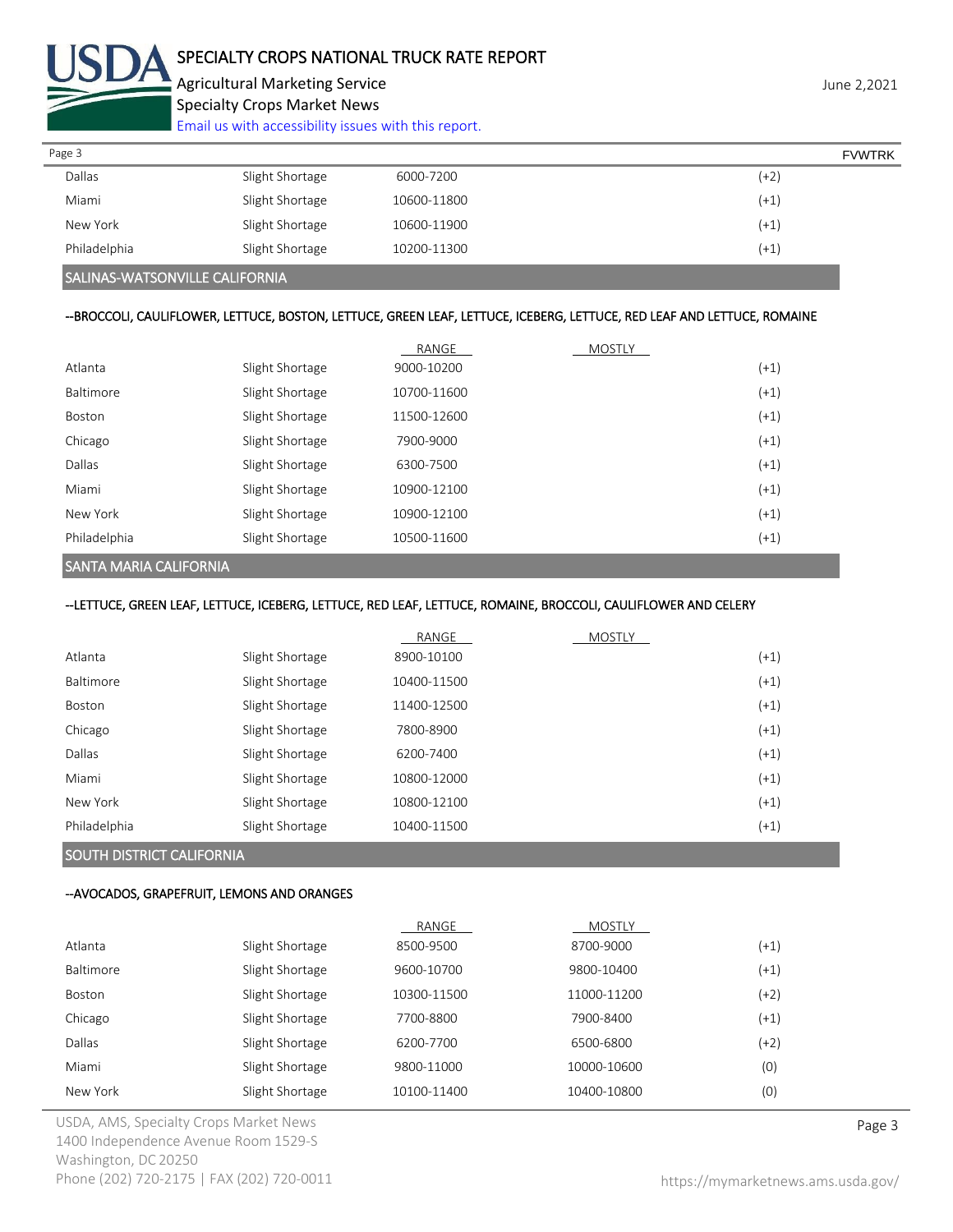

# SPECIALTY CROPS NATIONAL TRUCK RATE REPORT

Agricultural Marketing Service **Agricultural Marketing Service** Agricultural Marketing Service Specialty Crops Market News

[Email us with accessibility issues with this report.](mailto:mars@ams.usda.gov?subject=508%20Inquiry/Report)

| Page 4                          |                 |            |            |        | <b>FVWTRK</b> |
|---------------------------------|-----------------|------------|------------|--------|---------------|
| Philadelphia                    | Slight Shortage | 9600-11100 | 9900-10600 | $(+1)$ |               |
| Seattle                         | Slight Shortage | 5100-6400  | 5500-5800  | $(+2)$ |               |
| <b>SAN LUIS VALLEY COLORADO</b> |                 |            |            |        |               |
| -- POTATOES                     |                 |            |            |        |               |
|                                 |                 | RANGE      | MOSTLY     |        |               |
| Atlanta                         | Shortage        | 4275-4500  |            | (0)    |               |
| Baltimore                       | Shortage        | 5175-5175  |            | (0)    |               |
| Boston                          | Shortage        | 5175-5175  |            | (0)    |               |
| Chicago                         | Shortage        | 3150-3600  |            | (0)    |               |
| Dallas                          | Shortage        | 2450-2575  |            | (0)    |               |
| New York                        | Shortage        | 5625-5850  |            | (0)    |               |
| Philadelphia                    | Shortage        | 5625-5850  |            | (0)    |               |
|                                 |                 |            |            |        |               |

## CENTRAL AND SOUTH FLORIDA

#### --CANTALOUPES, CORN, SWEET, CUCUMBERS, EGGPLANT, PEPPERS, BELL TYPE, PEPPERS, OTHER, TOMATOES, TOMATOES, CHERRY, TOMATOES, GRAPE TYPE, TOMATOES, PLUM TYPE AND WATERMELONS

|              |          | RANGE     | <b>MOSTLY</b> |        |
|--------------|----------|-----------|---------------|--------|
| Atlanta      | Shortage | 2400-2500 |               | $(+2)$ |
| Baltimore    | Shortage | 3500-4000 |               | (-3)   |
| Boston       | Shortage | 5500-5800 |               | (-2)   |
| Chicago      | Shortage | 3800-4000 |               | (0)    |
| New York     | Shortage | 5000-5600 | 5000-5400     | (-5)   |
| Philadelphia | Shortage | 4200-4500 |               | (-5)   |

## VIDALIA DISTRICT GEORGIA

## --ONIONS, DRY

|                                                |                 | RANGE     | <b>MOSTLY</b> |         |  |
|------------------------------------------------|-----------------|-----------|---------------|---------|--|
| Atlanta                                        | Slight Shortage | 1000-1900 |               | $(-2)$  |  |
| Baltimore                                      | Slight Shortage | 3000-4300 | 3000-3400     | (0)     |  |
| Boston                                         | Slight Shortage | 5000-5700 | 5000-5400     | (0)     |  |
| Chicago                                        | Slight Shortage | 3200-4200 | 3700-4200     | (0)     |  |
| Dallas                                         | Slight Shortage | 3500-4000 |               | (0)     |  |
| Los Angeles                                    | Slight Shortage | 4500-6000 |               | $(+19)$ |  |
| Miami                                          | Slight Shortage | 1700-2300 | 2000-2300     | (0)     |  |
| New York                                       | Slight Shortage | 4600-5400 |               | (0)     |  |
| Philadelphia                                   | Slight Shortage | 3500-4600 |               | (0)     |  |
| UPPER VALLEY, TWIN FALLS-BURLEY DISTRICT IDAHO |                 |           |               |         |  |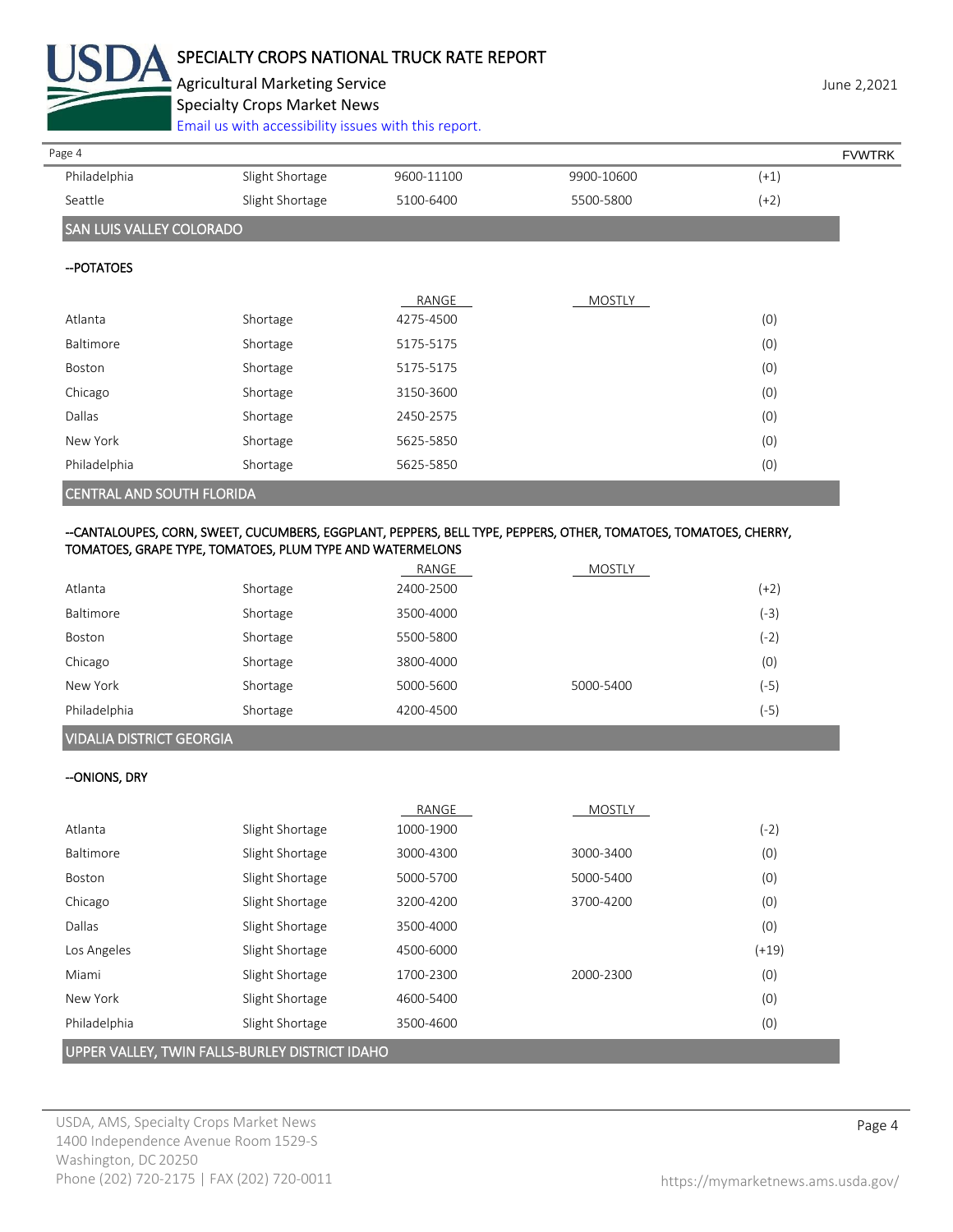

Agricultural Marketing Service **Agricultural Marketing Service** June 2,2021

Specialty Crops Market News

[Email us with accessibility issues with this report.](mailto:mars@ams.usda.gov?subject=508%20Inquiry/Report)

| Page 5                        |                 |           |               |     | <b>FVWTRK</b> |
|-------------------------------|-----------------|-----------|---------------|-----|---------------|
| -- POTATOES                   |                 |           |               |     |               |
|                               |                 | RANGE     | <b>MOSTLY</b> |     |               |
| Atlanta                       | Slight Shortage | 4675-6000 |               | (0) |               |
| Baltimore                     | Slight Shortage | 5738-6375 |               | (0) |               |
| Boston                        | Slight Shortage | 6800-7438 |               | (0) |               |
| Chicago                       | Slight Shortage | 3600-4250 | 4038          | (0) |               |
| Dallas                        | Slight Shortage | 4038-4500 | 4250-4250     | (0) |               |
| Los Angeles                   | Slight Shortage | 2200-2400 |               | (0) |               |
| Miami                         | Slight Shortage | 6800-7225 |               | (0) |               |
| New York                      | Slight Shortage | 6375-7225 |               | (0) |               |
| Philadelphia                  | Slight Shortage | 6375-6800 |               | (0) |               |
| <b>LOUISIANA</b>              |                 |           |               |     |               |
| -SWEET POTATOES               |                 |           |               |     |               |
|                               |                 | RANGE     | <b>MOSTLY</b> |     |               |
| Chicago                       | Adequate        | 2400-3000 | 2700-2900     | (0) |               |
| New York                      | Adequate        | 5000-6200 | 5600-6000     | (0) |               |
| <b>MISSISSIPPI</b>            |                 |           |               |     |               |
| --SWEET POTATOES              |                 |           |               |     |               |
|                               |                 | RANGE     | <b>MOSTLY</b> |     |               |
| Atlanta                       | Adequate        | 1300-1800 | 1600-1600     | (0) |               |
| Chicago                       | Adequate        | 2200-3000 | 2600-2800     | (0) |               |
| Dallas                        | Adequate        | 2200-2800 | 2600-2800     | (0) |               |
| <b>NEW YORK</b>               |                 |           |               |     |               |
| -- APPLES                     |                 |           |               |     |               |
|                               |                 | RANGE     | <b>MOSTLY</b> |     |               |
| Atlanta                       | Adequate        | 4000-5000 | 5000-5000     | (0) |               |
| Baltimore                     | Adequate        | 2500-2800 | 2500-2500     | (0) |               |
| Boston                        | Adequate        | 2000-3000 | 2500-2500     | (0) |               |
| Miami                         | Adequate        | 5000-6000 |               | (0) |               |
| Philadelphia                  | Adequate        | 2500-3000 | 2500-2500     | (0) |               |
| <b>EASTERN NORTH CAROLINA</b> |                 |           |               |     |               |
| -- SWEET POTATOES             |                 |           |               |     |               |
|                               |                 | RANGE     | <b>MOSTLY</b> |     |               |
| Atlanta                       | Shortage        | 2500-2500 |               | (0) |               |
| Baltimore                     | Shortage        | 2000-2500 |               | (0) |               |

USDA, AMS, Specialty Crops Market News **Page 5** 1400 Independence Avenue Room 1529-S Washington, DC 20250 Phone (202) 720-2175 | FAX (202) 720-0011 <https://mymarketnews.ams.usda.gov/>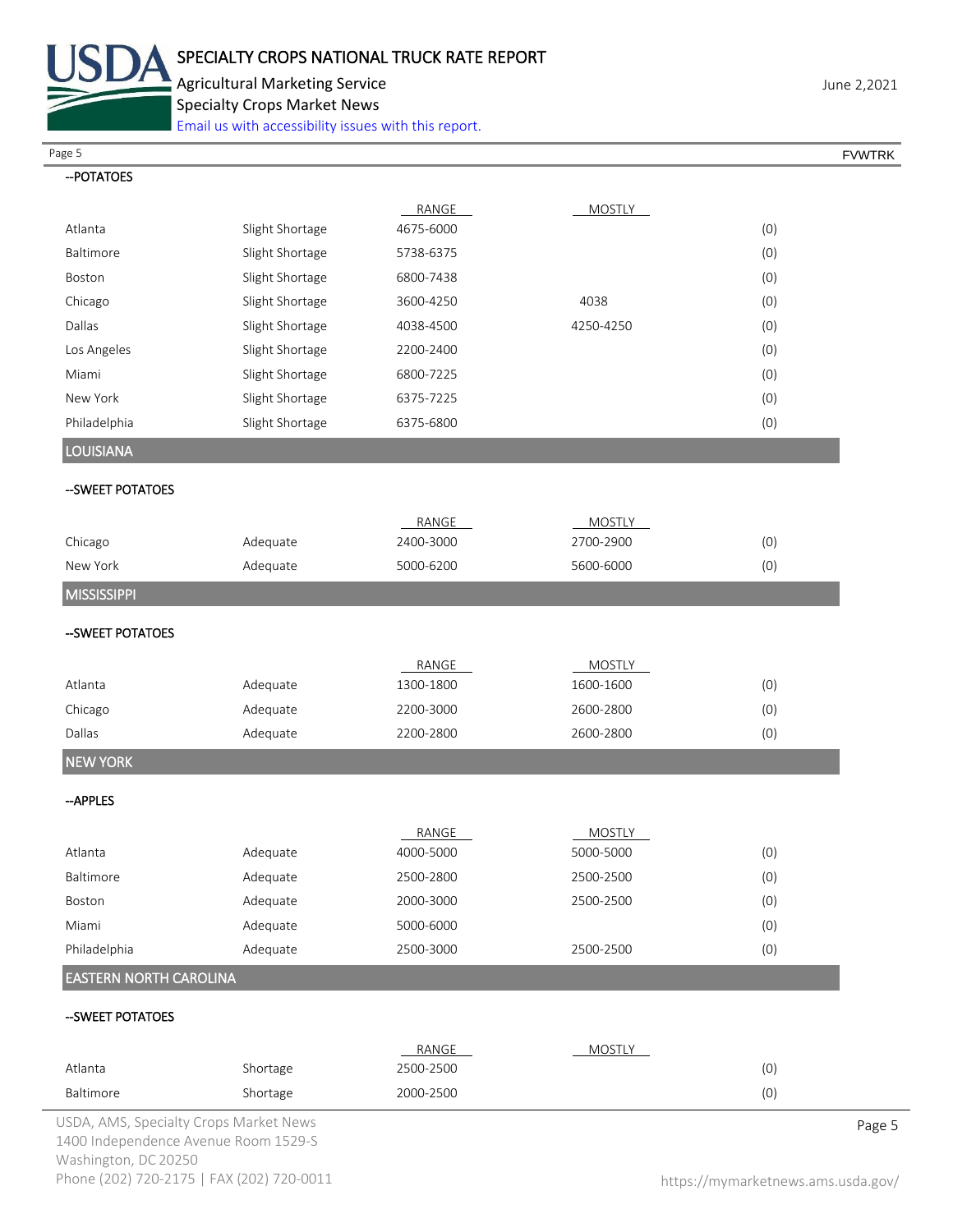

Agricultural Marketing Service **Agricultural Marketing Service** June 2,2021 Specialty Crops Market News

[Email us with accessibility issues with this report.](mailto:mars@ams.usda.gov?subject=508%20Inquiry/Report)

| Page 6       |          |           | <b>FVWTRK</b> |
|--------------|----------|-----------|---------------|
| Boston       | Shortage | 3000-3500 | (0)           |
| Chicago      | Shortage | 3500-3500 | (0)           |
| Miami        | Shortage | 3000-3000 | (0)           |
| New York     | Shortage | 2500-3000 | (0)           |
| Philadelphia | Shortage | 2250-2250 | (0)           |

MEXICO CROSSINGS THROUGH SOUTH TEXAS

--PEPPERS, ANAHEIM, PEPPERS, BELL TYPE, PEPPERS, HABANERO, PEPPERS, JALAPENO, PEPPERS, POBLANO, PEPPERS, SERRANO, TOMATOES, GRAPE TYPE, TOMATOES, PLUM TYPE, BROCCOLI, CARROTS, CHAYOTE, CILANTRO, CUCUMBERS, LIMES, MANGOES, PAPAYA, PINEAPPLES, TOMATILLOS, TOMATOES AND WATERMELONS

|              |          | RANGE     | <b>MOSTLY</b> |         |
|--------------|----------|-----------|---------------|---------|
| Atlanta      | Adequate | 3400-3800 |               | $(-11)$ |
| Baltimore    | Adequate | 5000-6000 | 5600-5800     | $(-7)$  |
| Boston       | Adequate | 6500-7200 | 7000-7100     | $(-6)$  |
| Chicago      | Adequate | 3600-4600 | 4200-4300     | (+2)    |
| Dallas       | Adequate | 1500-1800 | 1600-1700     | $(-3)$  |
| Los Angeles  | Adequate | 2600-3200 |               | (-3)    |
| Miami        | Adequate | 4000-4600 | 4300-4400     | (+6)    |
| New York     | Adequate | 6000-7000 | 6200-6400     | $(-13)$ |
| Philadelphia | Adequate | 5500-6400 | 6000-6200     | $(-2)$  |
| Seattle      | Adequate | 5500-6000 |               | (-9)    |

COLUMBIA BASIN WASHINGTON

## --ONIONS, DRY AND POTATOES

| (0) |
|-----|
| (0) |
| (0) |
| (0) |
| (0) |
| (0) |
|     |

YAKIMA VALLEY AND WENATCHEE DISTRICT WASHINGTON

## --APPLES AND PEARS

|               |                 | RANGE      | MOSTLY     |        |
|---------------|-----------------|------------|------------|--------|
| Atlanta       | Slight Shortage | 8300-9100  | 8600-8900  | $(+1)$ |
| Baltimore     | Slight Shortage | 8500-11000 | 9000-9600  | (0)    |
| <b>Boston</b> | Slight Shortage | 9000-11200 | 9500-10400 | (0)    |
| Chicago       | Slight Shortage | 6500-7800  | 6700-7000  | $(+1)$ |
| Dallas        | Slight Shortage | 6400-7200  | 6600-6800  | (+2)   |

USDA, AMS, Specialty Crops Market News **Page 6** 1400 Independence Avenue Room 1529-S Washington, DC 20250 Phone (202) 720-2175 | FAX (202) 720-0011 <https://mymarketnews.ams.usda.gov/>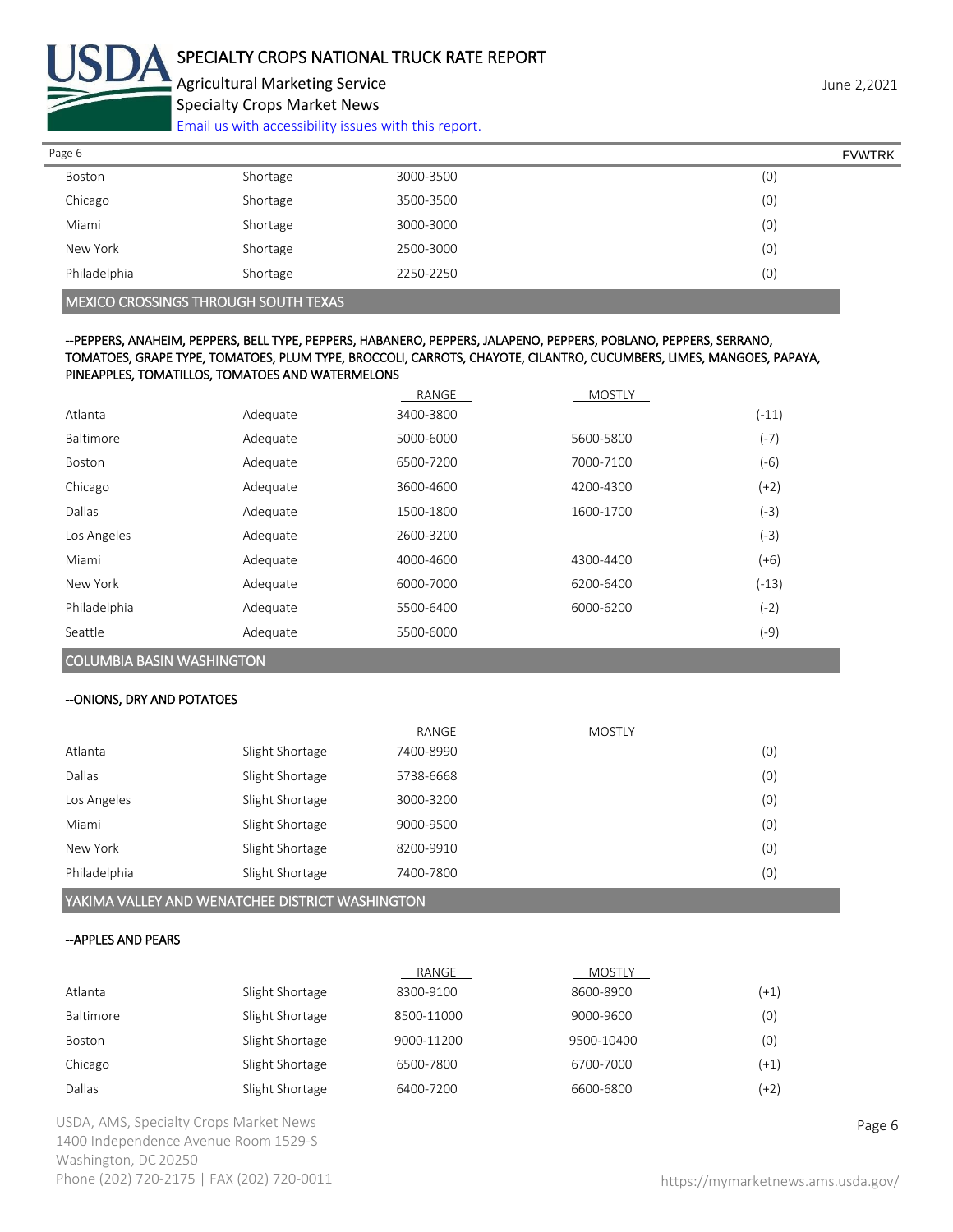

# SPECIALTY CROPS NATIONAL TRUCK RATE REPORT

Agricultural Marketing Service **Agricultural Marketing Service** June 2,2021 Specialty Crops Market News

[Email us with accessibility issues with this report.](mailto:mars@ams.usda.gov?subject=508%20Inquiry/Report)

| Page 7                   |                 |            |               |         | <b>FVWTRK</b> |
|--------------------------|-----------------|------------|---------------|---------|---------------|
| Los Angeles              | Slight Shortage | 2300-3000  | 2600-2800     | $(+4)$  |               |
| Miami                    | Slight Shortage | 9500-10800 | 9500-9900     | (0)     |               |
| New York                 | Slight Shortage | 8600-10500 | 9000-9800     | $(+1)$  |               |
| Philadelphia             | Slight Shortage | 8300-10500 | 9000-9600     | $(+1)$  |               |
| Seattle                  | Slight Shortage | 900-1400   | 1250-1350     | $(+18)$ |               |
| <b>CENTRAL WISCONSIN</b> |                 |            |               |         |               |
| -- POTATOES              |                 |            |               |         |               |
|                          |                 | RANGE      | <b>MOSTLY</b> |         |               |
| Atlanta                  | Adequate        | 3400-3825  |               | (0)     |               |
| Baltimore                | Adequate        | 3400-3825  |               | (0)     |               |
| Boston                   | Adequate        | 3825-4800  |               | (0)     |               |
| Chicago                  | Adequate        | 1063-1169  |               | (0)     |               |
| Dallas                   | Adequate        | 3400-4038  |               | (0)     |               |
| Miami                    | Adequate        | 4675-5525  | 4888-5475     | (0)     |               |

## TRUCK SHIPMENTS OF FRESH FRUITS AND VEGETABLES SHIPMENTS ARE IN 40,000 POUND UNITS. INFORMATION IS SUBJECT TO REVISION

New York Adequate 3613-4800 3825-4800 (0) Philadelphia Adequate 3400-3613 (0)